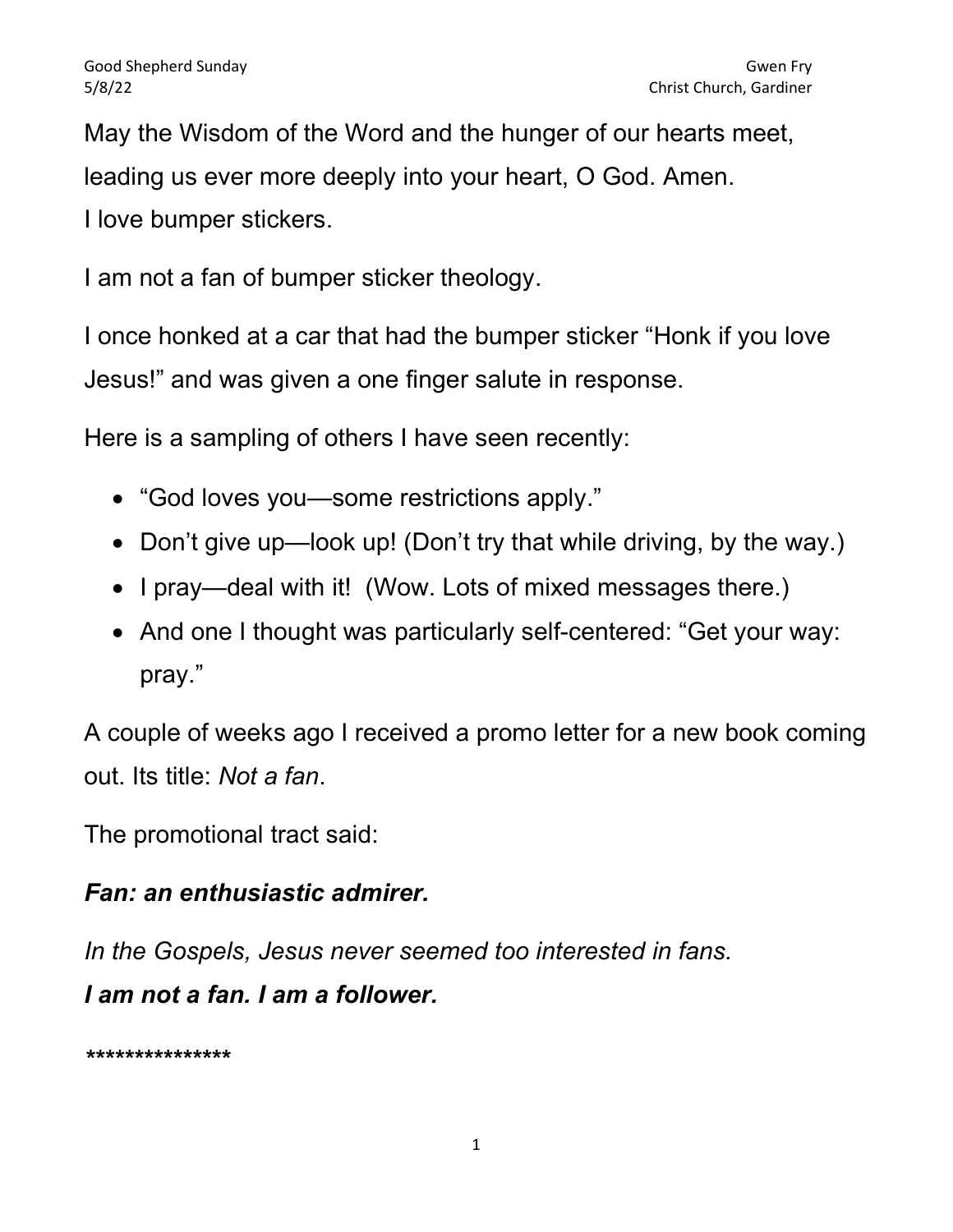Not a fan: a follower. It would make a good bumper sticker.

But it's also an interesting theological position.

Today we have read the 23rd Psalm: "The Lord is my shepherd, I shall not be in want." We also read in John that Jesus is the Good Shepherd. We are getting a lot of sheep and shepherd imagery today. To the farming/herding society of Jesus day, the image would have been a rich one.

What does a sheep need? The first answer to that question is: protection. Predators will always try to get to the sheep. They never go in the door, because it is guarded by the shepherd. Predators are sneaky. They sneak over the fence, they quietly go around the perimeter. And the sheep: they don't always help the situation, either. You would think that they would bleat if there was a danger, but I have heard that if two sheep are grazing together and a wolf comes up beside them and kills one of them, the other sheep will continue grazing, lean over and say "Pretty good grazing 'round here."

So: sheep need protection from predators, and they sometimes need protection from themselves.

Sheep are creatures of habit: They will graze the same hills until they become devoid of vegetation. They will not recognize this fact and

2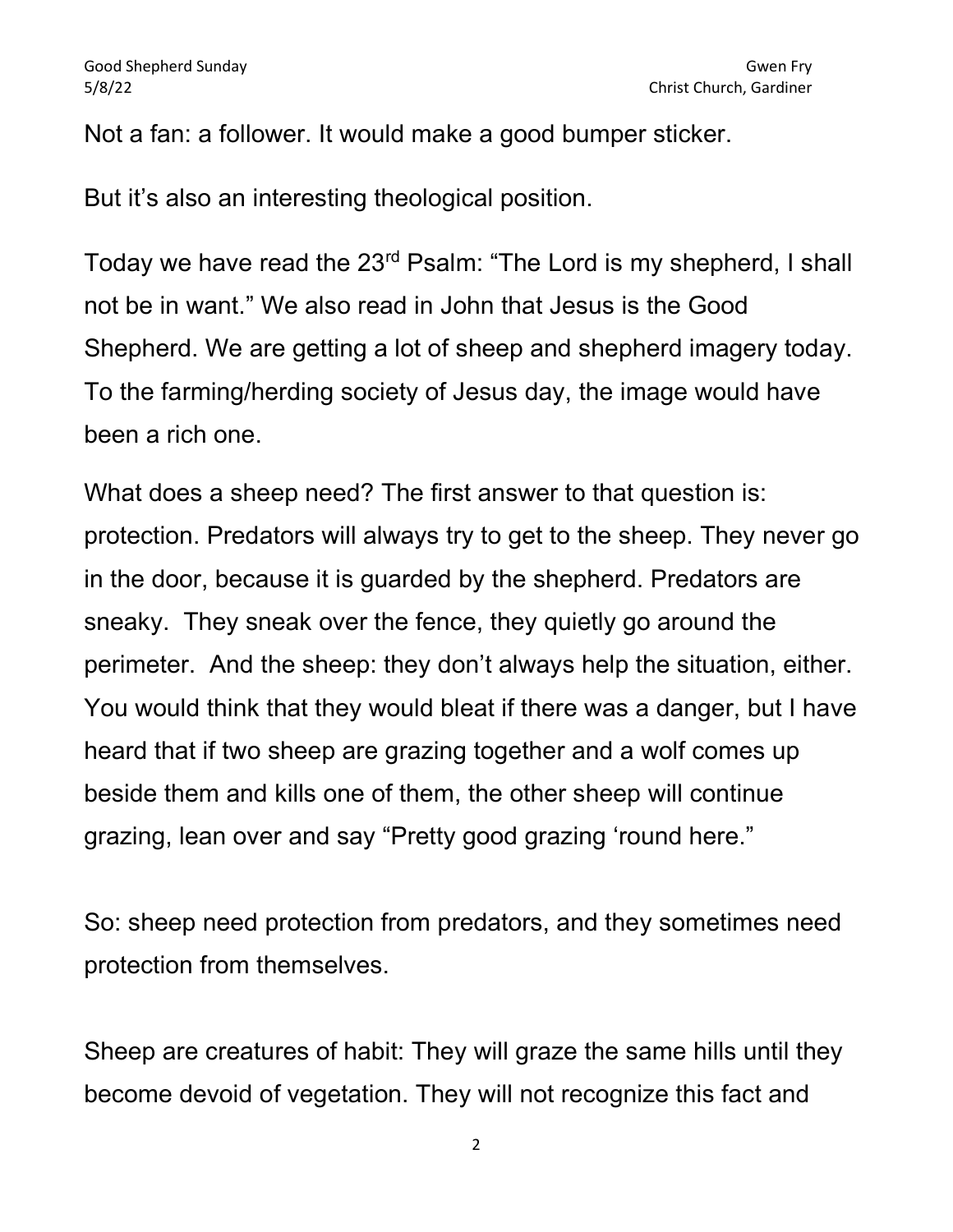move to greener pastures. Unless the shepherd leads them, they will die of starvation.

While serving a parish in Wyoming, I had a sheep herder/shepherd in my congregation. He taught me a lot about sheep.

Sheep do not have good hygiene: They will pollute their own ground until it is run over with disease and parasite. Their fleece can grow very long and become weighed down with mud, manure, burrs and debris. If a sheep falls and rolls onto its back, (especially with a full coat) it can't right itself unless a shepherd comes and puts it back on its feet. If the shepherd doesn't do that, it will die.

So: protection is the first task of the shepherd because sheep by nature are followers.

I heard a story about a young woman who wanted to go to college, but she was worried when she read the question on the application blank that asked, "Are you a leader?" Since the girl was honest and conscientious, she wrote, "No," and returned the application, expecting the worst. To her surprise, she received this letter from the college: "Dear Applicant: A study of the application forms reveals that this year our college will have 1,452 new leaders. We are accepting you because we feel it is imperative that they have at least one follower".

3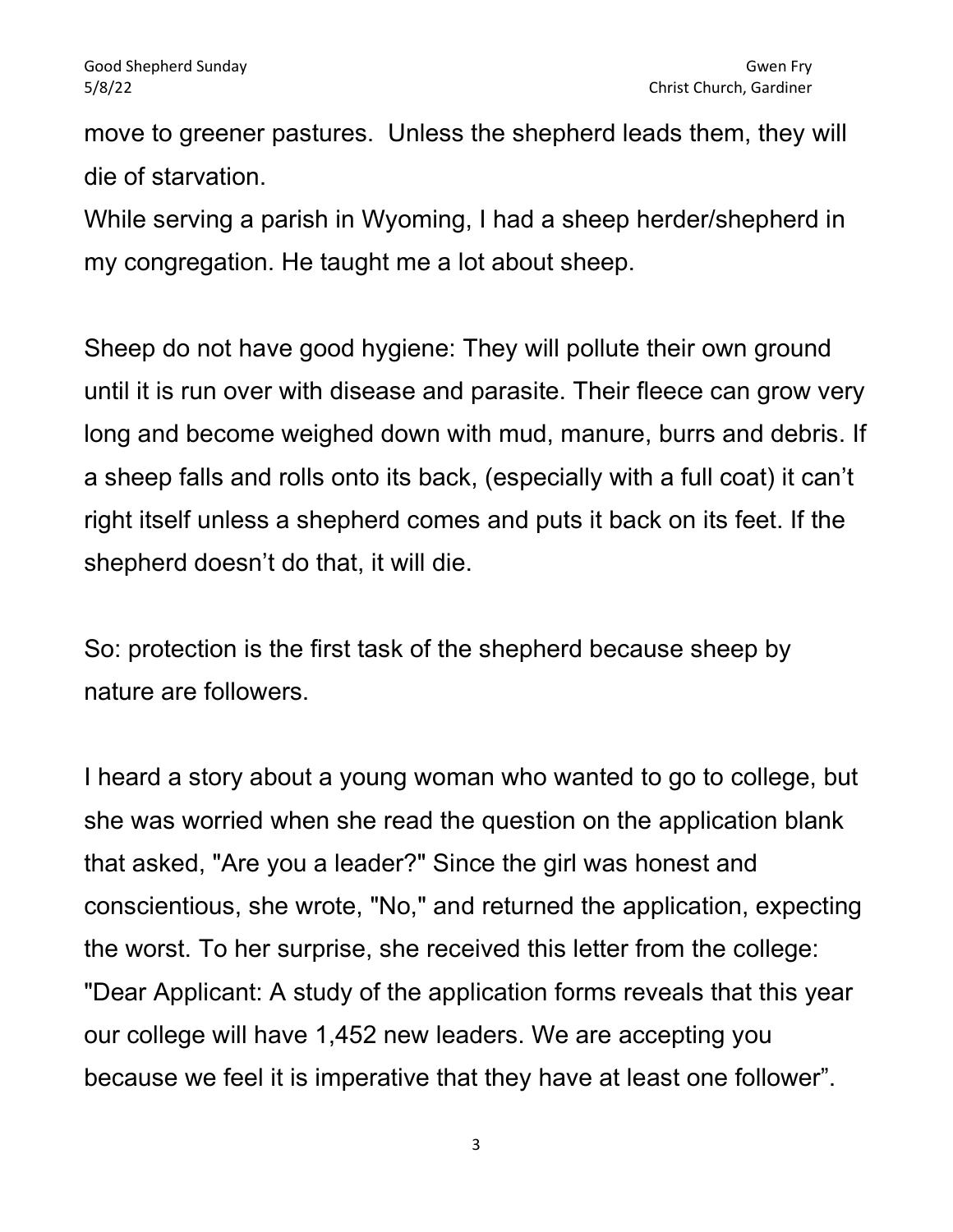We live in a society that expects everyone to be a leader. The church is not immune from this, either. We talk about raising up leaders in our congregations. We never talk about raising up followers. Leadership is more to be prized than serving. No one wants to be a follower. No one wants to be a sheep.

But don't we all sometimes want protection?

Don't we all—at some time or another in our lives—graze in the same places until they are devoid of nourishment—but sometimes feel we can't move on? Wouldn't we sometimes rather cling to what we know nourished us in the past, rather than realize that that patch of ground is now a barren desert? We need a shepherd to move us to a green patch where we can get the nourishment our souls crave.

And sometimes don't we let past hurts and barbs and patterns weigh us down, until we find ourselves flat on our backs and stuck—and we need the Good Shepherd to pick us up, sheer us, and put us on our feet again.

The Good Shepherd does all this.